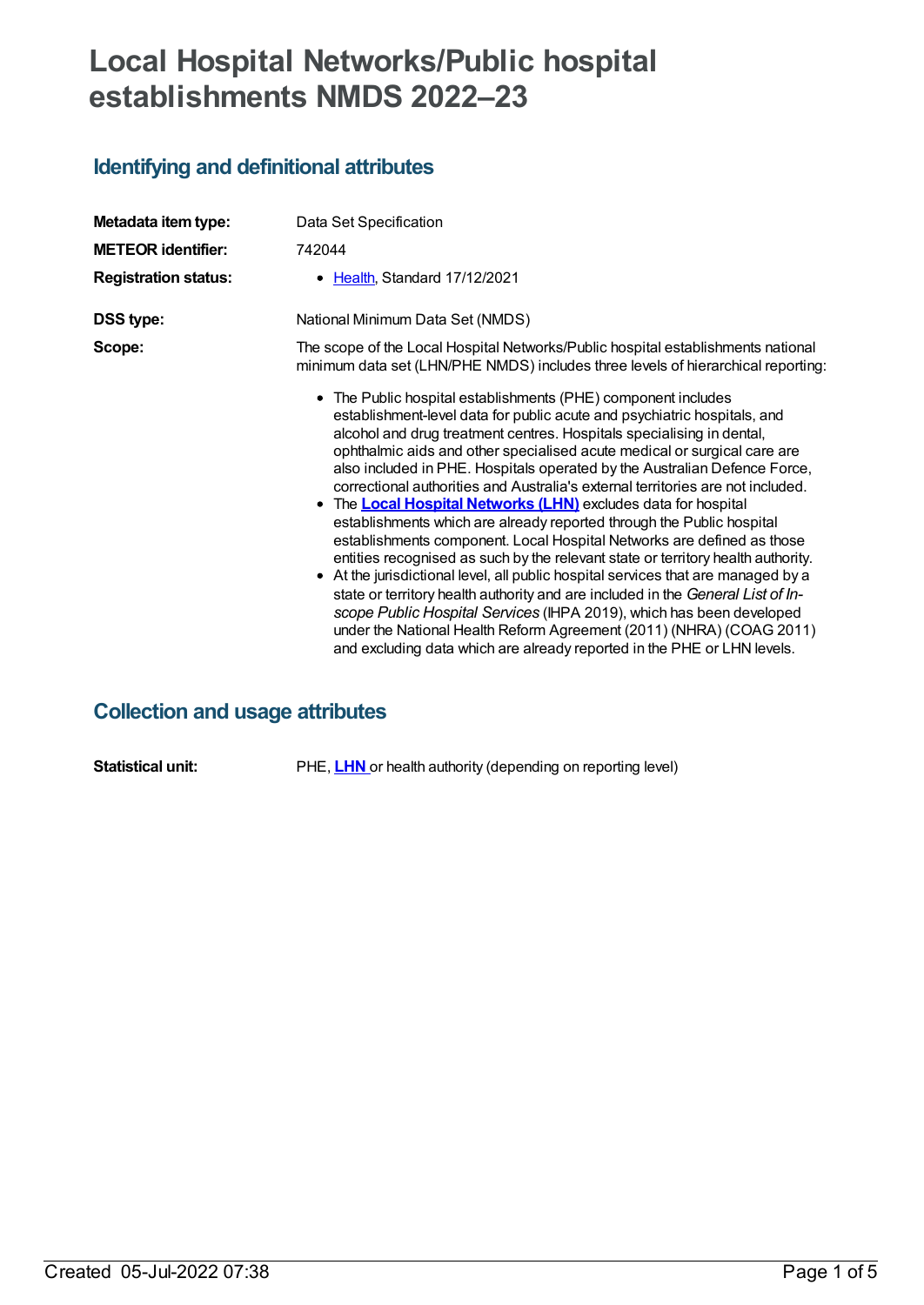**Guide for use:** The following are principles of the collection. States and territories should consider these principles when providing data.

- 1. Data should be reported by states and territories at the level relevant to service management and/or provision.
- 2. The LHN/PHE NMDS should capture and differentiate between in-scope and out-of-scope of the NHRA.
- 3. The LHN/PHE NMDS must specify where financial data elements are reporting actual data and where they are reporting estimated data.
- 4. Where possible, the LHN/PHE NMDS should align with the Government health expenditure NMDS (GHE NMDS), so it is able to function as a subset of the GHE NMDS if required.
- 5. Reporting on expenditure relating to contracted care requires less detail than other expenditure and activity.
- 6. Where possible, the changes to the PHE component of the NMDS should maintain the ability to report time series data from previous years.

Similar data for private hospitals and free-standing day hospital facilities for PHE was collected by the Australian Bureau of Statistics in the Private Health Establishments Collection, up to and including 2016-17, at which point collection of this data ceased.

Recurrent expenditure and related revenue data reported to the LHN/PHE NMDS should reconcile with published financial statements.

Actual recurrent expenditure and related revenue data are expected to be reported at the level at which they appear in the general ledger, regardless of whether all components are a 'public hospital service' under the NHRA. Expenditure and revenue data are not expected to be apportioned to a lower level.

Expenditure data are reported in two ways:

|                            | • as it would appear in the general ledger line items (Establishment—recurrent<br>non-salary expenditure, public hospital expenditure categories code N[N]<br>and Establishment-staffing categories, health code N[N])<br>• by NHRA product streams <b>Establishment-total recurrent expenditure</b> .<br>National Health Reform Agreement 2011 product streams code N[N]. These<br>are estimated data. |
|----------------------------|---------------------------------------------------------------------------------------------------------------------------------------------------------------------------------------------------------------------------------------------------------------------------------------------------------------------------------------------------------------------------------------------------------|
|                            | The total recurrent expenditure by product stream should equal the total recurrent<br>expenditure by general ledger line item.                                                                                                                                                                                                                                                                          |
|                            | For the purposes of the LHN/PHE NMDS, funding from the Australian Government,<br>state and territory health authorities and other state and territory government<br>departments is considered to be revenue and should be reported as such.                                                                                                                                                             |
| <b>Collection methods:</b> | Some data for this NMDS are sourced from the state or territory health authority<br>general ledger. Some other data are maintained at the LHN or hospital and are<br>forwarded to the relevant state or territory health authority for inclusion.                                                                                                                                                       |

*National reporting arrangements*

State and territory health authorities provide the data to the Australian Institute of Health and Welfare for national collation, on an annual basis.

*Periods for which data are collected and nationally collated*

Financial years ending 30 June each year.

**Implementation start date:** 01/07/2022

**Implementation end date:** 30/06/2023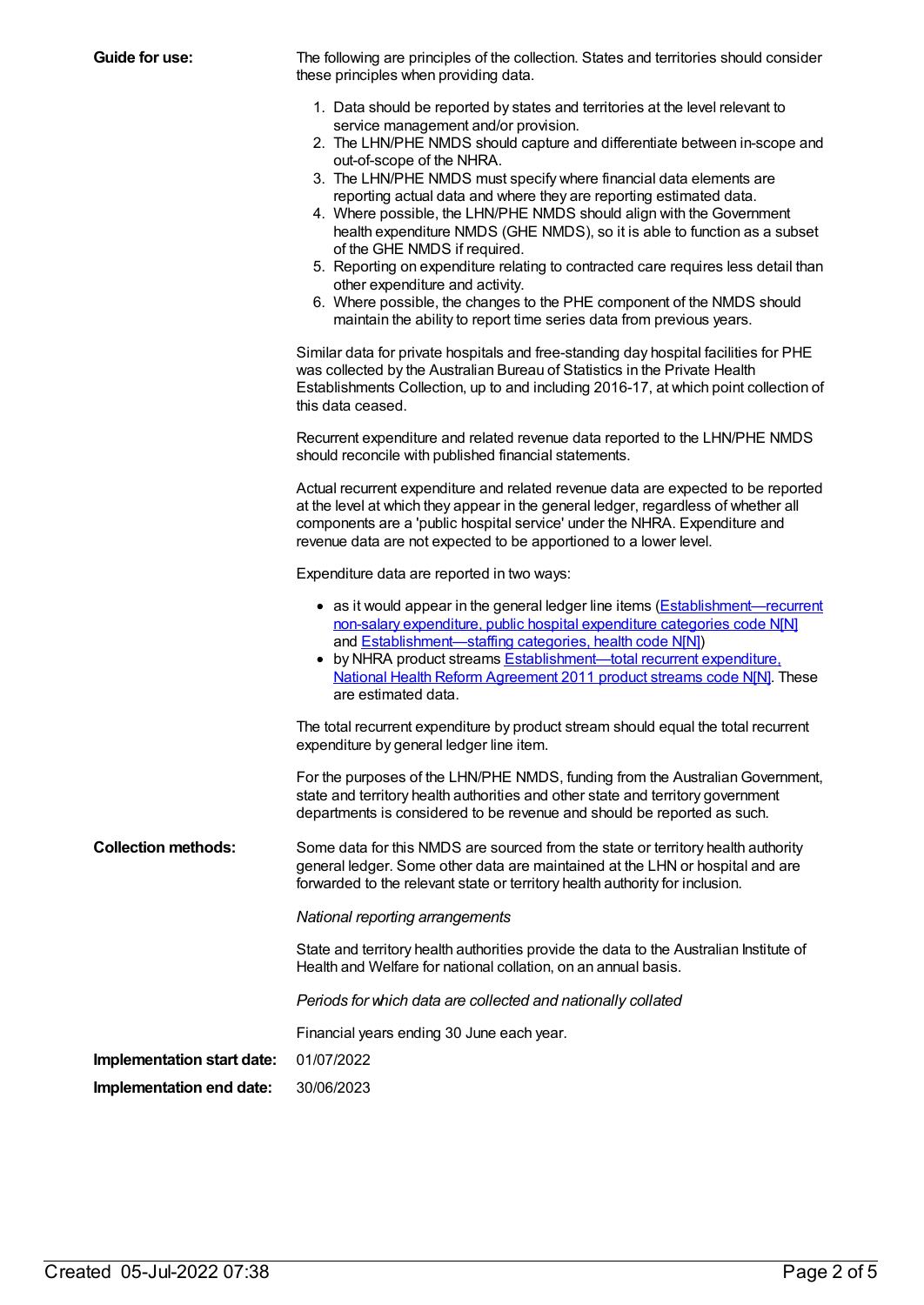#### **Comments:** *Relationship between the three components*

The three levels of the hierarchy work together to collect the same types of recurrent expenditure and related revenue data items, but at different levels of the system. The reporting levels are mutually exclusive, so there should be no overlap in the reporting or expenditure and revenue data across the levels.

| Hierarchical level                                               | Data collected through |
|------------------------------------------------------------------|------------------------|
| Public hospital establishments   PHE component                   |                        |
| Local Hospital Network                                           | <b>LHN</b> component   |
| State or territory health authority State or territory component |                        |

It is expected that recurrent expenditure and related revenue data will be reported at the level at which they occur.

For services 'managed by a state or territory health authority', only those services considered to be 'public hospital services' under the NHRA are in scope. For the public hospitals and LHNs, all activity, expenditure and related revenue in the General Ledger for that organisation would be in scope of this NMDS, regardless of whether all components are a 'public hospital service' under the NHRA.

For information on public hospital services in-scope or out-of-scope, refer to the National Efficient Price Determination (IHPA 2021a) and the National Efficient Cost Determination (IHPA 2021b).

In addition to the shared expenditure and revenue data items, the PHE component includes items such as establishment location, establishment type and specialised service indicators that do not appear in the other components.

#### *Scope links with other NMDSs*

The LHN/PHE NMDS shares scope with other hospital NMDSs and NBEDSs as well as other establishment and expenditure collections:

- Admitted patient care NMDS
- Alcohol and other drug treatment services NMDS
- Government health expenditure NMDS
- Mental health establishments NMDS
- Non-admitted patient care hospital aggregate NBEDS
- Non-admitted patient emergency department care NMDS.

#### *Glossary items*

Glossary terms that are relevant to this data set specification are included here:

**Activity based [funding](https://meteor.aihw.gov.au/content/678967)**

**Average for the [counting](https://meteor.aihw.gov.au/content/373642) period**

**[Dialysis](https://meteor.aihw.gov.au/content/620124)**

**[Geographic](https://meteor.aihw.gov.au/content/722655) indicator**

**[Hospital-in-the-home](https://meteor.aihw.gov.au/content/327308) care**

**Local [Hospital](https://meteor.aihw.gov.au/content/711144) Network**

**[Neonate](https://meteor.aihw.gov.au/content/327284)**

**Renal [failure](https://meteor.aihw.gov.au/content/620136)**

**[Salaried](https://meteor.aihw.gov.au/content/327188) medical officer**

**[Specialist](https://meteor.aihw.gov.au/content/548490) salaried medical officer**

### **Source and reference attributes**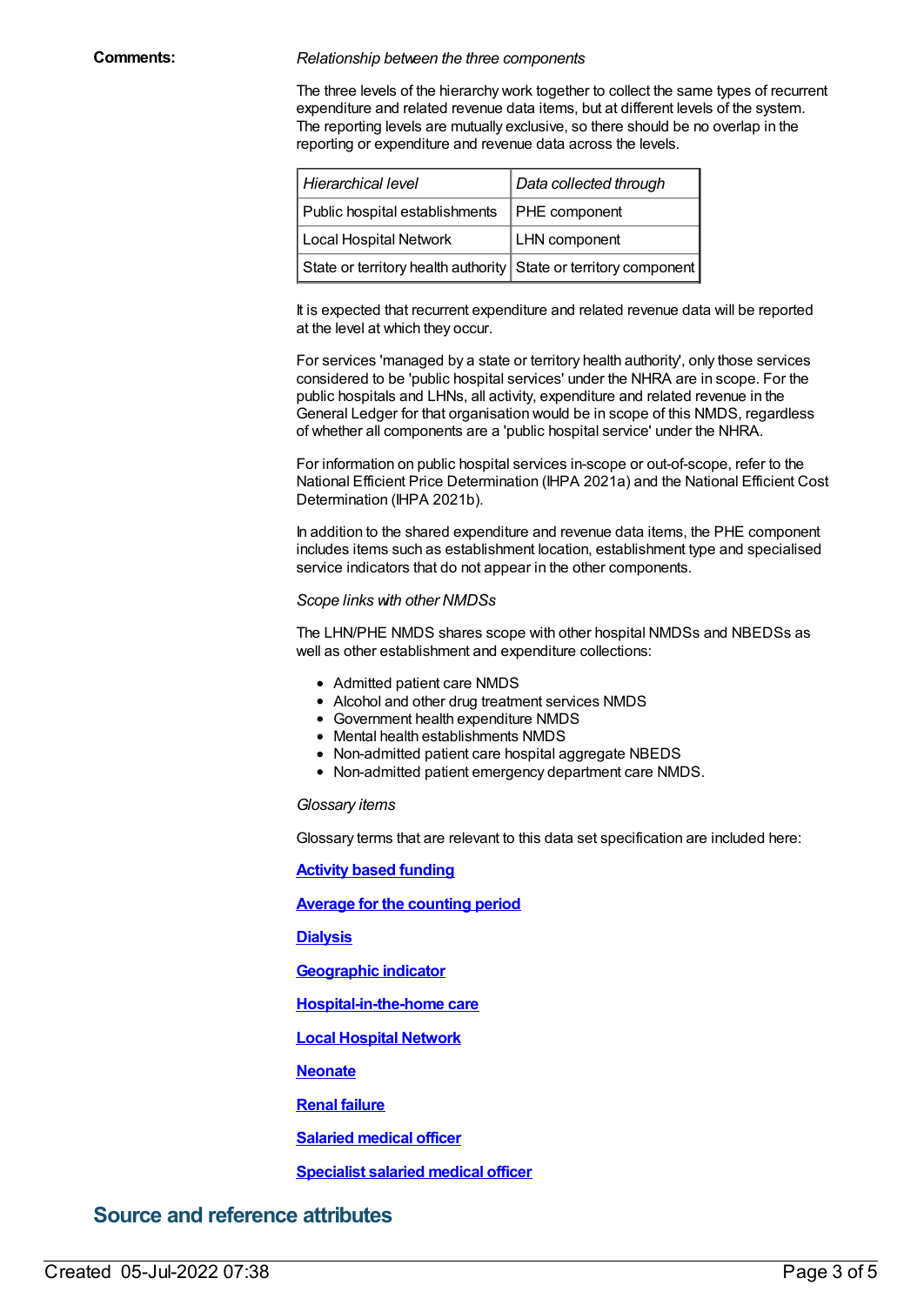| <b>Submitting organisation:</b> | Independent Hospital Pricing Authority                                                                                                                                                                                                  |
|---------------------------------|-----------------------------------------------------------------------------------------------------------------------------------------------------------------------------------------------------------------------------------------|
| Steward:                        | Australian Institute of Health and Welfare                                                                                                                                                                                              |
| Reference documents:            | IHPA (Independent Hospital Pricing Authority) 2021a. National Efficient Price<br>Determination. IHPA, Sydney. Viewed 18 October<br>2021, https://www.ihpa.gov.au/what-we-do/national-efficient-price-determination                      |
|                                 | IHPA 2021b. National Efficient Cost Determination. IHPA, Sydney. Viewed 18<br>October 2021, https://www.ihpa.gov.au/what-we-do/national-efficient-cost-<br>determination                                                                |
|                                 | IHPA 2019. Annual review of the General List of In-scope Public Hospital Services.<br>IHPA, Sydney. Viewed 10 November 2020,<br>https://www.ihpa.gov.au/publications/annual-review-general-list-scope-public-<br>hospital-services      |
|                                 | COAG (Council of Australian Governments) 2011. National Health Reform<br>Agreement 2011. Canberra, COAG. Viewed 10 November 2020,<br>http://www.federalfinancialrelations.gov.au/content/npa/health/ archive/national-<br>agreement.pdf |

### **Relational attributes**

| Related metadata<br>references: | Supersedes Local Hospital Networks/Public hospital establishments NMDS 2021-<br>22            |  |
|---------------------------------|-----------------------------------------------------------------------------------------------|--|
|                                 | • Health, Superseded 17/12/2021                                                               |  |
|                                 | Has been superseded by Local Hospital Networks/Public hospital establishments<br>NMDS 2023-24 |  |

● [Health](https://meteor.aihw.gov.au/RegistrationAuthority/12), Recorded 24/06/2024

# **Metadata items in this Data Set Specification** Show more detail

| Seq<br>No. | Metadata item                                                                                                    | <b>Obligation Max</b> | <b>OCCUIS</b>  |
|------------|------------------------------------------------------------------------------------------------------------------|-----------------------|----------------|
| ۰          | <b>Address details cluster</b>                                                                                   | Conditional 1         |                |
|            | <b>Full-time equivalent staffing data element cluster</b>                                                        | Mandatory             | -1             |
|            | Recurrent contracted care expenditure data element cluster                                                       | Mandatory             | -1             |
|            | Recurrent non-salary expenditure data element cluster                                                            | Mandatory             | $\overline{1}$ |
|            | Recurrent salaries and wages expenditure data element cluster                                                    | Mandatory             | - 1            |
|            | Revenue data element cluster                                                                                     | Mandatory             | -1             |
|            | <b>Total recurrent expenditure on National Health Reform Agreement product streams</b><br>data element cluster   | Mandatory             | -1             |
|            | Address-statistical area, level 2 (SA2) code (ASGS Edition 3) N(9)                                               | Conditional 1         |                |
|            | Available bed—admitted contracted care, average number of beds N[N(7).N]                                         | Mandatory 1           |                |
|            | Available bed—overnight-stay admitted care, average number of beds N[N(7).N]                                     | Conditional 1         |                |
|            | Available bed—same-day admitted care, average number of beds N[N(7).N]                                           | Conditional 1         |                |
|            | <b>Establishment—acquired immune deficiency syndrome unit indicator, yes/no code</b><br>$\underline{\mathsf{N}}$ | Conditional 1         |                |
|            | Establishment—acute renal dialysis unit indicator, yes/no code N                                                 | Conditional 1         |                |
|            | Establishment—acute spinal cord injury unit indicator, yes/no code N                                             | Conditional 1         |                |
|            | Establishment—alcohol and drug unit indicator, yes/no code N                                                     | Conditional 1         |                |